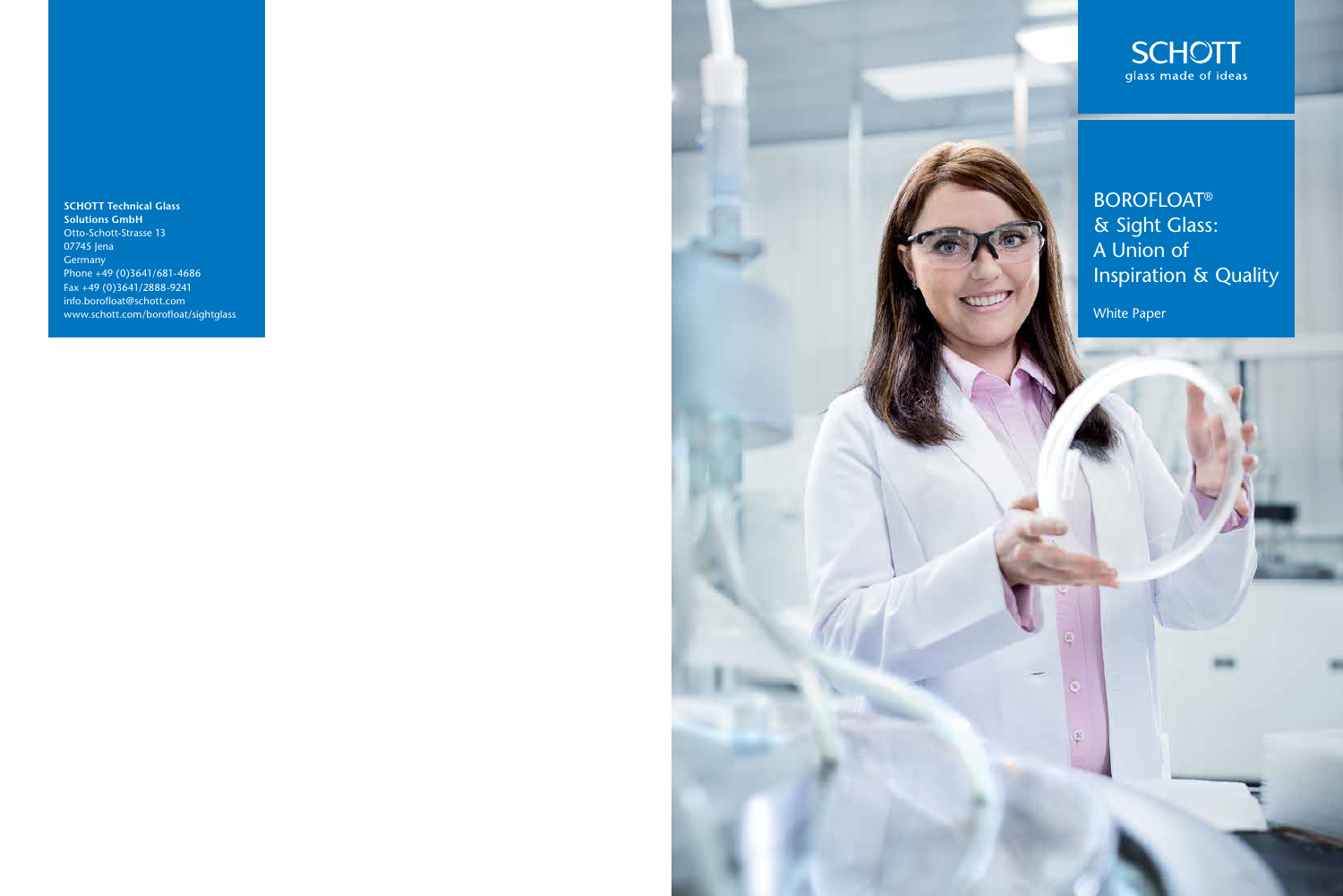#### **1. Introduction**

BOROFLOAT® 33 borosilicate glass can be used as sight glass or viewing window in many applications including chemical, pharmaceutical, food & beverage, off-shore drilling, nuclear, biological, mining, electrical and general manufacturing. The use of BOROFLOAT® 33 borosilicate glass for these applications can be attributed to its outstanding abilities to resist chemical attack and its exceptional thermal properties, which allow higher temperature exposures. The chemical composition of BOROFLOAT® 33 borosilicate glass is in accordance with ASTM E 438-92 (2001), Type 1, class A. In certain cases BOROFLOAT® 33 borosilicate glass can be heat strengthened to withstand even higher pressure loads. Following common international standards\* this paper will discuss ways to calculate a) the sight glass thickness for given mechanical and/or thermal loads or b) mechanical and/or thermal loads for given glass thicknesses. It will further provide calculation examples and pressure charts for easy value determination.

#### **2. Mechanical & Thermal Loads**

With  $\mu$  = 0.2 for BOROFLOAT<sup>®</sup> 33 borosilicate glass, eq. (2) simplifies to:

> $\sigma$ <sub>mech</sub> =  $D^2p$  $\frac{6}{t^2}$

The thickness and size of a sight glass must be determined in order to satisfactorily meet the expected pressure loads to ensure safety. Thermal stresses must also be accounted for since these will reduce the allowable mechanical stress from the pressure load. The allowable stress limit is determined by combining the mechanical and thermal loads placed upon the sight glass.

> For a more precise value of mechanical stress  $\sigma_{\text{max}}$  see calculation formulae in **appendix 1**.

# BOROFLOAT® & Sight Glass: A Union of Inspiration & Quality

The performance requirements for sight glasses to monitor for instance chemical reactions in industrial reactors are extremely high. Subjected to elevated temperatures, chemical attack and high pressure, specifying the right material is critical to ensuring safety in the harshest of environments. Such environments are where BOROFLOAT ® feels right at home.

> length of unsupported area (long side) b width of unsupported area (short side) p applied pressure

 $\sigma$ <sub>mech</sub> =  $0.75 \cdot pb^2$  $\mathsf{t}^2$  | 1+1.61  $b^3$  $a<sup>3</sup>$ (



S design strength of BOROFLOAT<sup>®</sup> 33  
\nborosilicate glass  
\n
$$
\sigma_{\text{mech}}
$$
 mechanical stress  
\n $\sigma_{\text{therm}}$  thermal stress

 $S > \sigma_{\text{mech}} + \sigma_{\text{therm}}$ 



#### **2.1 Mechanical Stress**

The **mechanical stress** for a circular sight glass can be calculated per the following equation [3]:

Circular Sight Glass

The **mechanical stress** for a rectangular sight glass can be calculated per the following equation [3]:

Note

One commonly referenced standard used for sight glass calculations is British Standard BS3463 . Observation and gauge glasses for pressure vessels" [1]. It provides recommended maximum working temperatures, temperature differentials and pressures and applies solely to circular sight glasses within defined dimensions.

SCHOTT supplies BOROFLOAT® 33 borosilicate glass in raw sheet form only. Secondary processing is performed by others who cut and finish the glass to end user specifications. The finishing process, combined with the any suggestion, advice or information related to the use of sight glasses or any reliance on this paper.



Another commonly followed standard is provided by the Association of German Technical Inspection Services VdTÜV: AD 2000-Merkblatt N4: "Pressure vessels made of glass" [2]. This standard considers mechanical and thermal stresses as further explained below. Appendix 3 shows pressure charts derived when applying this standard's calculation schema to annealed and toughened BOROFLOAT® 33 borosilicate glass.



1

3

4

Eq. (4) is related to Poisson's ratio  $\mu$  = 0.3 which slightly overstates the mechanical stress in BOROFLOAT® 33 borosilicate glass with its Poisson's ratio  $\mu$ <sub>p</sub> = 0.2.

\* This paper is to be seen in conjunction with referenced standards. The reader is required to refer to and obey by such standards. Design of mounting, characteristics of gasket material and assembly procedures must be considered and are not within the scope of this paper. This paper is subject to this disclaimer: SCHOTT supplies BOROFLOAT® 33 borosilicate glass in raw sheet form only. Secondary processing is performed by others who cut and finish the glass to end user specifications. The finishing process, combined with the strengthening process (if applied), has a significant influence on thermal shock resistance and mechanical properties that affect the maximum usable pressure. Therefore, determining the suitability of our product and any product specifications or requirements necessary for your particular application(s) remain(s) entirely your responsibility. SCHOTT assumes no responsibility or liability and makes no warranty or guarantee with respect to any suggestion, advice or information related to the use of sight glasses or any reliance on this paper.

BOROFLOAT® registered trademark of SCHOTT AG, Mainz, Germany. Copyright protected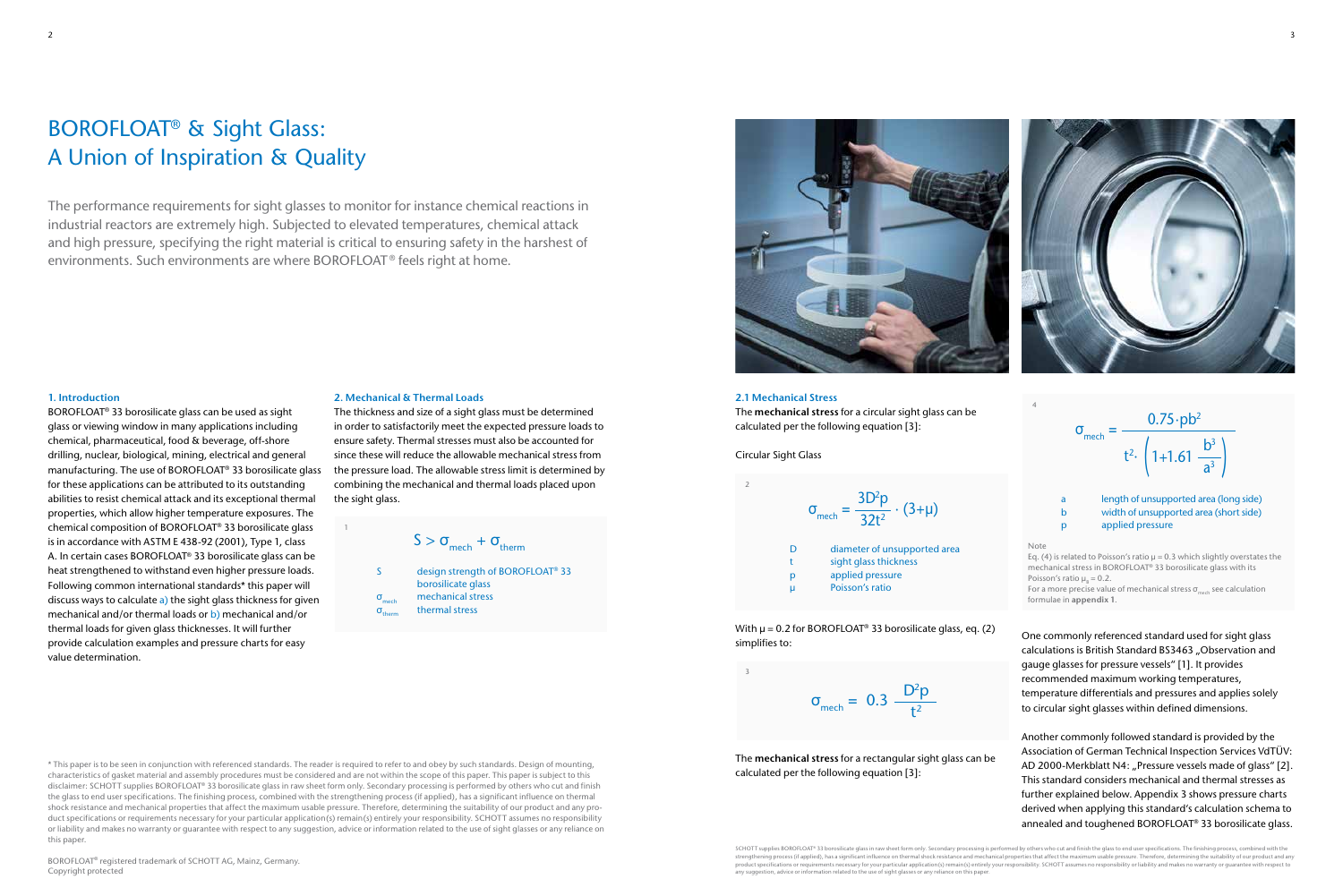## **Example (1):**

In the first example the maximum pressure for an annealed BOROFLOAT® 33 borosilicate glass circular sight glass at room temperature is determined.

From eq. (3) (calculation for a circular sight glass) the maximum pressure p is:

 $p = \sigma_{\text{mech}} \cdot \frac{t^2}{0.3 \cdot D^2}$ 

For this example, a maximum pressure of 0.45 MPa (4.5 bar) is determined. (The same result may be derived from the **pressure chart** in appendix 3.)

#### **Comment**

When selecting glass from the table of available glass thicknesses please consider the panel thickness tolerance and refer to the lowest resulting glass thickness for an added factor of safety.

#### **Example (2):**

In the second example, the maximum pressure for an annealed BOROFLOAT® 33 borosilicate glass rectangular sight glass at room temperature is determined.

From eq. (4) (calculation for a rectangular sight glass) the maximum pressure p is:

From eq. (6) the thermal stress equals  $\sigma_{\text{thorm}} = 0.13 \cdot 240 \text{ K} =$ 31.2 MPa. Regarding the total design strength of  $S_{total} = 60$ MPa and the thermal stress  $\sigma_{therm}$  = 31.2 MPa, the mechanical stress is limited to 28.8 MPa.

Using eq. (8) and inserting  $\sigma_{\text{mech}} = 28.8$ , a maximum pressure of 2.2 MPa (22 bar) is determined.

Applying this equation, a maxmimum pressure of 0.35 MPa (3.5 bar) is determined. (The same result may be derived from the **pressure chart** in appendix 3.)

# **Example (3):**

In the third example the maximum pressure for a high pressure toughened BOROFLOAT® 33 borosilicate glass circular sight glass at room temperature is determined.

With  $\alpha$ =3.3  $\cdot$  10<sup>-6</sup> 1/K, E= 63 GPa and  $\mu$ =0.2 for BOROFLOAT<sup>®</sup> 33 borosilicate glass, eq. (5) reduces to:

Applying eq. (8) (example 1), **a maximum pressure of 4.6 MPa (46 bar)** is determined. (The same result may be derived from the **pressure chart** in appendix 3.)

## **Example (4):**

In the fourth example the maximum pressure for a high pressure toughened BOROFLOAT® 33 borosilicate glass circular sight glass at 500 °F (260 ° C) is determined.

#### **2.2 Thermal Stress**

If the design strength of 6 MPa is not sufficient to balance the sum of mechanical and thermal stress, heat strengthening can be considered according to eq. (7) in order to increase the design strength S of the sight glass up to  $S_{total}$ :

 $S_{total} = S + S_{hot}$ 

## with heat strengthening  $S_{\text{h}}$ .

In order to determine the **thermal stress** of the sight glass, the exact temperature distribution over the entire surface of the sight glass needs to be known for all times when high temperature gradients are probable. Unfortunately this data is not always available. However, a simplified calculation can be done using the following equation (Association of German Technical Inspection Services VdTÜV: AD 2000-Merkblatt N4: Pressure vessels made of glass [2]):

The advantage of eq. (6) is its simplicity. Nevertheless in some applications the thermal stress is lower than given by that equation. Besides this, mechanical stress and thermal stress do not always add up according to eq. (1), since the positions of their respective maxima do not coincide. A more realistic calculation of combined stress, mechanical and thermal, needs thorough knowledge of the spatial temperature distribution at all times and its numerical evaluation, which is beyond the scope of this paper.

Unsupported length a=200 mm Unsupported width b= 100 mm Thickness t= 19 mm Design strength S = 6 MPa

 $=$ maximum allowable stress  $\sigma_{\text{mech}}$ 

The sum of mechanical and thermal stresses has to be balanced by **the design strength of the sight glass** according to eq. (1) in order to exclude breakage. Values for the design strength can be taken from British Standard BS 3463 [1] or from AD 2000-Merkblatt N4 [2]. These two standards define design strength of 7 MPa and 6 MPa , respectively. In this paper the more conservative value of 6 MPa is used.

**Note**

The design strength S allows for severe use conditions such as typical mechanical abrasion of the glass surface, or long term pressure load in contrast to short term pressure load, which is less critical to withstand.

product specifications or requirements necessary for your particular application(s) remain(s) entirely your responsibility. SCHOTT assumes no responsibility or liability and makes no warranty or guarantee with respect to any suggestion, advice or information related to the use of sight glasses or any reliance on this paper.

In case of less severe load conditions - especially if short term pressure load is applied - the design strength may be greater than 6 MPa. For recalculation of the design strength, see **appendix 2**.

Values for heat strengthening depend on equipment performance, temperature/time profile applied and - especially for low-thermal expansion glasses - the rapid cooling ability during the quenching step. For details and confirmation of applicable pre-stress the manufacturer of heat strengthened glass should be consulted.

As a guide for calculating sight glasses, typical **examples** (following VdTÜV: AD 2000-Merkblatt N4) are given below:

Example (1): mechanical load, circular sight glass, maximum pressure to be determined Example (2): mechanical load, rectangular sight glass, maximum pressure to be determined Example (3): mechanical load, toughened circular sight glass, maximum pressure to be determined Example (4): mechanical and thermal load, toughened circular sight glass, maximum pressure to be determined

In addition to below samples, appendix 3 shows pressure charts for some typical conditions which apply to below defined sight glasses at room temperature.

- Circular sight glasses with a design strength of 6 MPa for annealed glass
- Circular sight glasses with a design strength of 20 MPa  $(S<sub>b</sub>= 14 MPa)$  and 60 MPa  $(S<sub>b</sub>= 54 MPa)$  for heat strengthened glass
- Square sight glasses with a design strength of 6 MPa for annealed glass and 30 MPa for heat strengthened glass
- Rectangular sight glasses with side ratio 1:1.4, resp. 1:2 with a design strength of 6 MPa for annealed glass and 30 MPa for heat strengthened glass

$$
\sigma_{\text{therm}} = \frac{\alpha \cdot E \cdot \Delta T}{2(1-\mu)}
$$
\n
$$
\alpha \qquad \text{Coefficient of thermal expansion (CTE)}
$$
\n
$$
\Delta T \qquad \text{Maximum temperature gradient on the sight glass}
$$
\n
$$
\mu \qquad \text{Poisson's ratio}
$$

$$
\sigma_{\text{therm}} = 0.13 \cdot \Delta T
$$

for  $\Delta T$  in Kelvin and  $\sigma_{\text{therm}}$  in MPa.

| Unsupported diameter | $D=125$ mm                                        |
|----------------------|---------------------------------------------------|
| <b>Thickness</b>     | $t = 19$ mm                                       |
| Design strength      | $S=6$ MPa                                         |
|                      | = maximum allowable stress $\sigma_{\text{mech}}$ |

| Unsupported diameter | $D=125$ mm                                                                                |
|----------------------|-------------------------------------------------------------------------------------------|
| Unsupported width    | $t = 19$ mm                                                                               |
| <b>Thickness</b>     | $S_{\text{hs}} = 54 \text{ MPa}$                                                          |
| Design strength      | $S_{total} = 6 MPa + 54 MPa = 60 MPa$<br>=maximum allowable stress $\sigma_{\text{mech}}$ |

| Unsupported diameter<br><b>Thickness</b> | $D=125$ mm<br>$t = 19$ mm                                                                                          |
|------------------------------------------|--------------------------------------------------------------------------------------------------------------------|
| <b>Temperature</b>                       | $T = 260 °C$                                                                                                       |
| Difference in temp.                      | $\Delta T = 240 K$                                                                                                 |
|                                          | (vs. room temperature 20 °C)                                                                                       |
| <b>Heat strengthening</b>                | $S_{he} = 54 MPa$                                                                                                  |
| Design strength                          | $S_{total} = 6 MPa + 54 MPa = 60 MPa$<br>=maximum allowable stress $\sigma_{\text{mech}}$ + $\sigma_{\text{term}}$ |



5

6

7

8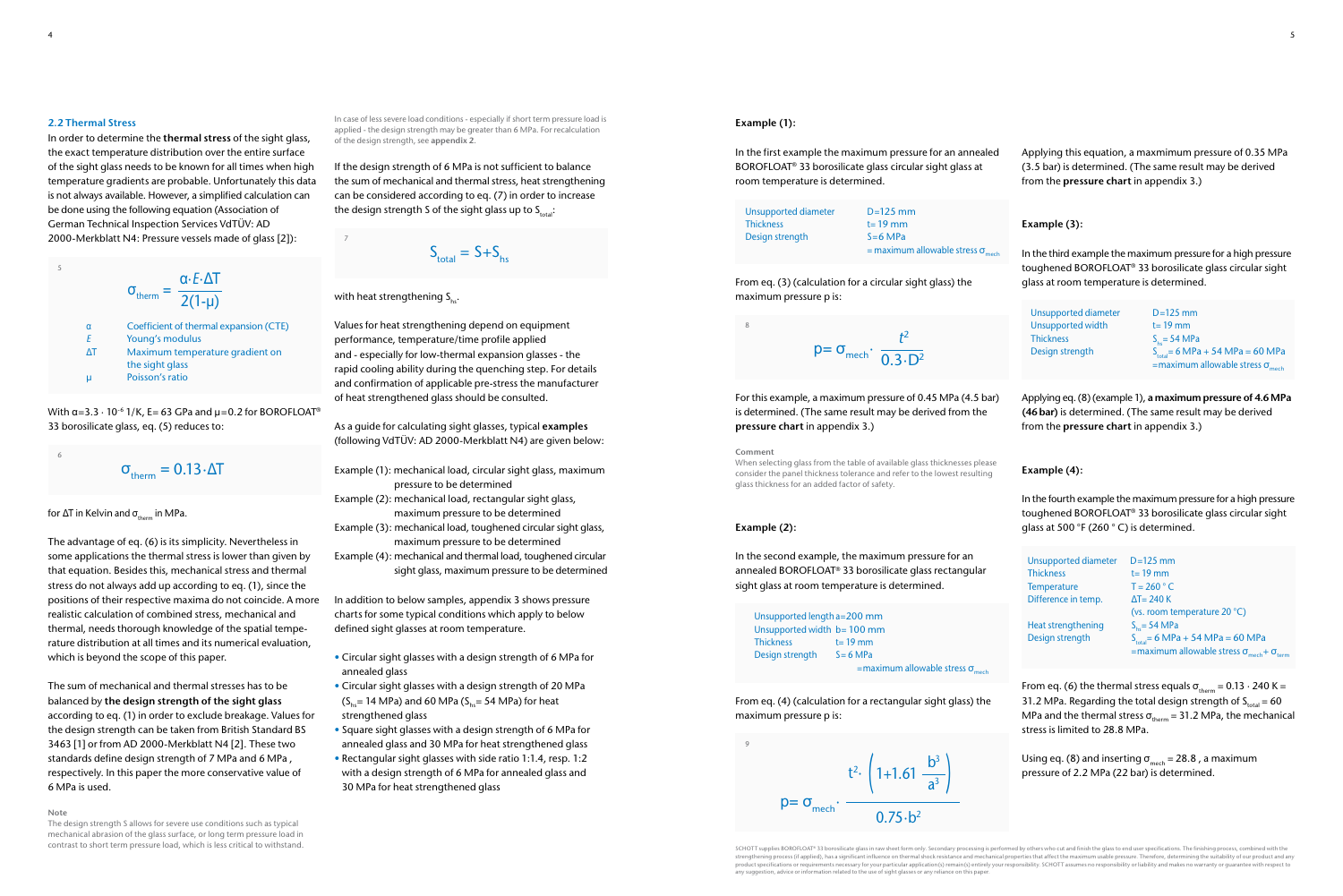#### **Step 3: derive deflection f\***

The relation between deflection and pressure is given by eq. (A9):

Since eq. (A9) is cubic, solutions for deflection f\* are numerical in most cases.

#### **Step 4: derive stress** σ**\***

With deflection f\*, stress can be calculated according to:

Recalculating the mechanical stress σ from its normalized value σ\* will be done by eq. (A3).

**Note**

This calculus refers to sheets of glass which are supported, not clamped. Clamped glasses lead to slightly lower stresses. Similar formulae are available for clamped glasses. Nevertheless, clamped glasses are difficult to establish in reality. Therefore and for the sake of safety this calculus for supported glasses is recommended.

#### **Appendix 2: design strength of annealed sight glasses: full calculus**

The design strength of glass for pressure vessels is defined by various standards as, e.g., BS 3463 or AD 2000-Merkblatt N4. These two standards define design strength as 7 MPa and 6 MPa, respectively. In these standards the design strength is derived from generally recognized glass strength data, measured by standardized laboratory equipment in the state as delivered, reduced by an overall safety factor.

With τ time of load at pressure p between 65 % and 100 % maximum pressure in hours, A the sight glass area in mm<sup>2</sup>, and individualized design strength  $S<sub>ind</sub>$  in MPa.

Since this safety factor has to cover all applications irrespective of the severity of the single load condition (size of sight glass, duration of peak load), sight glass calculation may undervalue the design strength for this special purpose. A useful tool to calculate the safety factor and the design strength of sight glasses for individual applications is given in literature [5]. This procedure comprises:

Nevertheless, if  $S<sub>ind</sub>$  is calculated as less than 6 MPa, the standardized design strength of 6 MPa should be used.

With:  $p =$  applied pressure,  $E =$  Young's modulus,  $f =$  deflection, t = thickness. a and b denote the length and width

- Standardized measurement of glass bending strength (e.g. ring-on-ring test according to EN 1288-5) with its surface abraded to simulate long-term exposure
- Evaluation of the results in a statistical manner (e.g. Weibull statistics)
- Derivation of first safety factor  $f_A$  (area factor): The area factor takes into account that larger sizes are more prone to critical flaws and therefore yield lower strength
- Derivation of second safety factor  $f_p$  (probability factor): The probability factor takes into account that the strength of glass is a statistical property with certain scattering for inevitable physical reasons
- Derivation of third safety factor  $f_F$  (fatigue factor): The fatigue factor takes into account that the strength of glass is a time-dependent property. For a certain load the risk of failure increases with time

This procedure, adapted to BOROFLOAT® 33 borosilicate glass, yields an individualized design strength  $S<sub>ind</sub>$  acc. to eq. (A11):

SCHOTT supplies BOROFLOAT® 33 borosilicate glass in raw sheet form only. Secondary processing is performed by others who cut and finish the glass to end user specifications. The finishing process, combined with the<br>streng product specifications or requirements necessary for your particular application(s) remain(s) entirely your responsibility. SCHOTT assumes no responsibility or liability and makes no warranty or guarantee with respect to any suggestion, advice or information related to the use of sight glasses or any reliance on this paper.

#### **Literature**

[1] BS 3463: Observation and gauge glasses for pressure vessels [2] AD 2000-Merkblatt N4: Pressure vessels made of glass, Published by German Technical Inspection Agency VdTÜV

[3] Roark, R. J.: Formulas for Stress & Strain, p. 194, McGraw Hill New York, Toronto, London, 3rd Edition 1954

[4] Drouven, G. (Bayer AG): Application-technical information 199/78 [5] G. Exner: Permissible bending stress in glass components under continuous loading. Glastech. Ber. 56 (1983) Nr. 11, S. 299-312

## **Appendix 1: mechanical stress in rectangular sight glasses: full calculus**

The values derived from eq. (4) are related to Poisson's ratio  $u = 0.3$  which slightly overrates the mechanical stress in BOROFLOAT® 33 borosilicate glass with its Poisson's ratio  $\mu_{_{\rm B}}$  = 0.2. For a more precise value of mechanical stress  $\sigma_{_{\rm mech}}$ this calculus may be used [4].

## **Step 1: defining normalized values**

#### Normalized pressure:

Normalized deflection:

#### Normalized mech. stress:

Side ratios:

# **Step 2: defining auxiliary factors**

$$
p^* = \frac{p}{E} \cdot \left(\frac{a}{t}\right)^4 \tag{A1}
$$

$$
f^* = \frac{f}{t}
$$
 (A2)



| a<br>$e=$    |      |
|--------------|------|
| $\mathsf{b}$ | (A4) |

(A6)

(A8)

$$
A = \frac{19.45}{1 + 2.6 \cdot e^2 + e^4}
$$
 (A5)

$$
C = \frac{4.58}{1 + 1.666 \cdot \left(e^{2} + \frac{1}{e^{2}}\right)}
$$
 (A7)

 $D = 5.141 \cdot (e^2 + 0.2)$ 

B= 
$$
5.22 \cdot \left(1 + \frac{1}{e^2}\right)^2
$$

$$
p^* = Af^{*3} + Bf^*
$$
 (A9)

$$
\sigma^* = f^* (Cf^* + D) \tag{A10}
$$

$$
S_{ind} = 13.72 \cdot \left(\frac{1}{\tau}\right)^{0.0333} \left(\frac{1}{A}\right)^{0.0861}
$$
 (A11)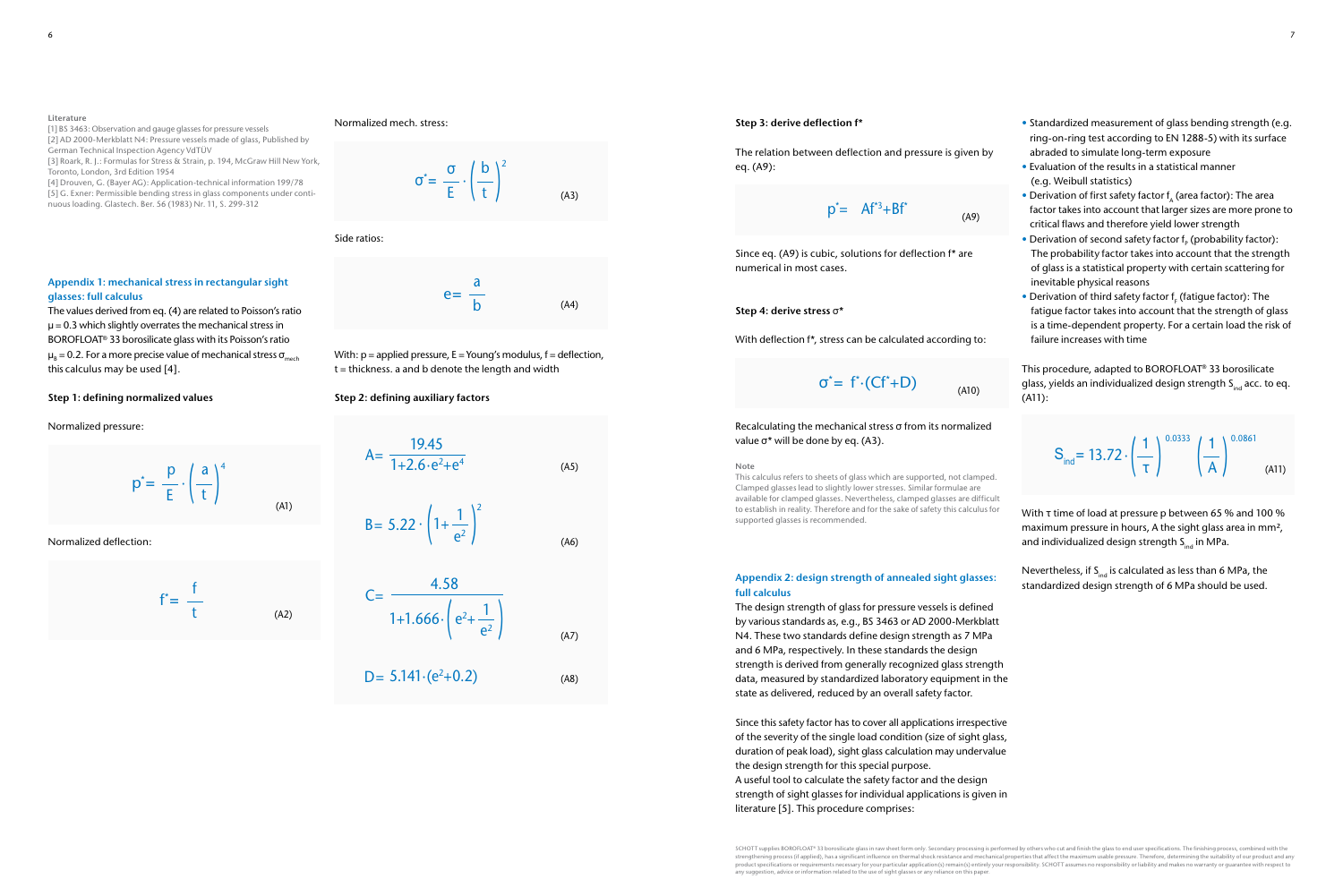







## [MPa] Calculated maximum pressure p [MPa]  $10<sub>0</sub>$  $\Omega$ 10 1 0.1 0.01 50 100 150 200 250 Diameter of unsupported area d [mm]  $t=15$  mm  $t=8$  mm t=19 mm t=25.4 mm  $t=11$  mm  $t=5$  mm

# **Appendix 3: pressure charts: circular sight glass** (following AD 2000-Merkblatt N4)

#### **Appendix 3:**

**pressure charts: square sight glass**  (following AD 2000-Merkblatt N4)

#### **Appendix 3:**

# **pressure charts: rectangular sight glass: side ratio 1.4 : 1**  (following AD 2000-Merkblatt N4)

**Square sight glass at room temperature** annealed BOROFLOAT® 33 (design strength 6 MPa)



#### **Circular sight glass at room temperature**  BOROFLOAT® 33 heat strengthened 14 MPa (design strength 20 MPa)

8 a viz Gregorian de la construction de la construction de la construction de la construction de la construction de la construction de la construction de la construction de la construction de la construction de la construc

SCHOTT supplies BOROFLOAT® 33 borosilicate glass in raw sheet form only. Secondary processing is performed by others who cut and finish the glass to end user specifications. The finishing process, combined with the<br>streng product specifications or requirements necessary for your particular application(s) remain(s) entirely your responsibility. SCHOTT assumes no responsibility or liability and makes no warranty or guarantee with respect to<br>a



**Rectangular sight glass at room temperature** BOROFLOAT® 33 heat strengthened 14 MPa (design strength 20 MPa)

**Square sight glass at room temperature** BOROFLOAT® 33 heat strengthened 14 MPa (design strength 20 MPa)